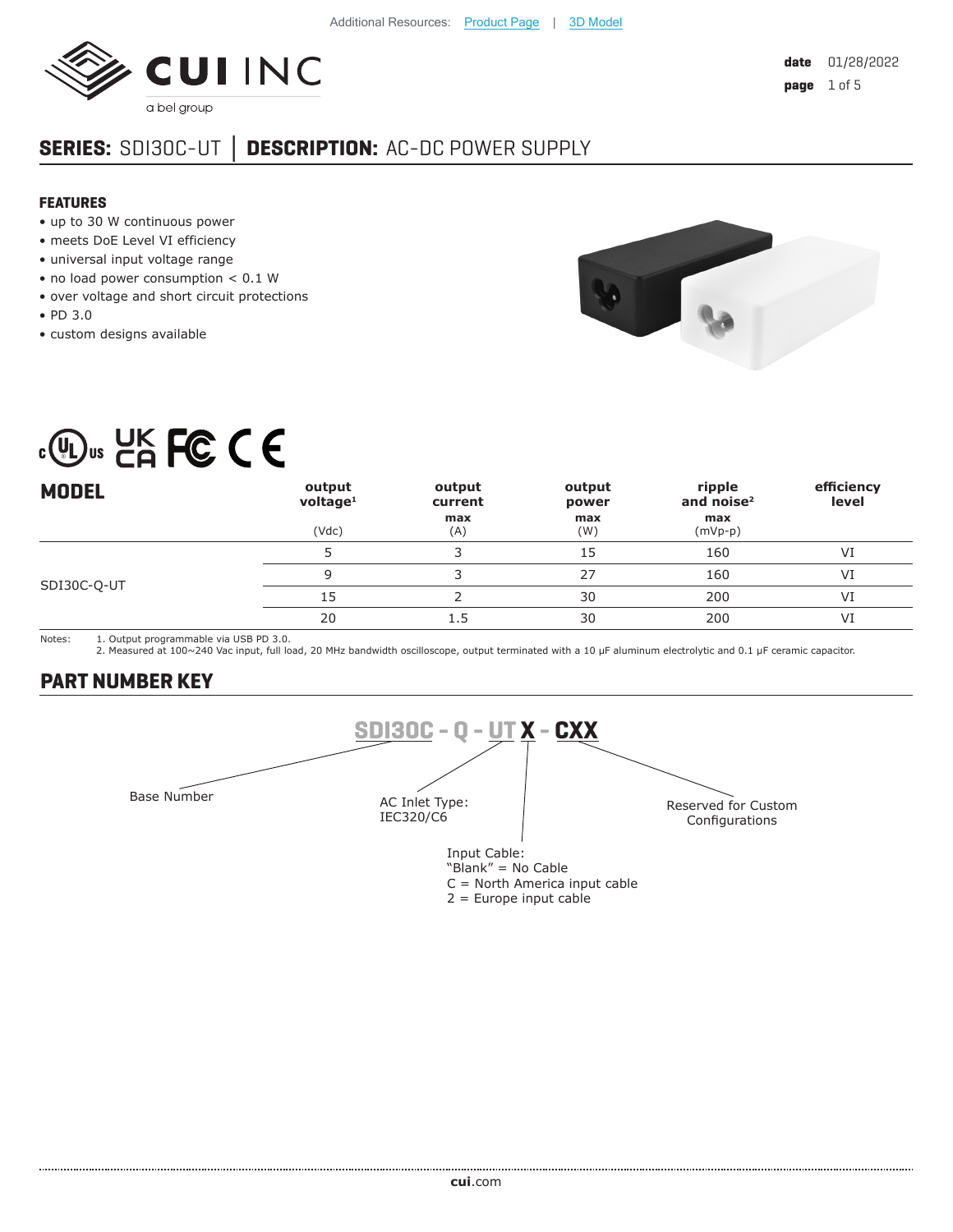#### **INPUT**

| parameter                 | conditions/description | min | typ | max  | units |
|---------------------------|------------------------|-----|-----|------|-------|
| voltage                   |                        | 90  |     | 264  | Vac   |
| frequency                 |                        | 47  |     | 63   | Hz    |
| current                   |                        |     |     | 0.8  |       |
| leakage current           |                        |     |     | 0.25 | mA    |
| no load power consumption |                        |     |     | 0.1  | W     |

#### **OUTPUT**

| parameter       | conditions/description | min | typ | max | units         |
|-----------------|------------------------|-----|-----|-----|---------------|
|                 | 5 Vdc output model     |     | ±7  |     | $\frac{0}{0}$ |
|                 | 9 Vdc output model     |     | ±6  |     | $\%$          |
| load regulation | 15 Vdc output model    |     | ±5  |     | $\frac{0}{0}$ |
|                 | 20 Vdc output model    | ±5  |     |     | %             |
| line regulation |                        |     | ±2  |     | $\%$          |
| start-up time   | at 115 Vac             |     |     |     |               |
| rise time       | at 115 Vac             |     |     | 40  | ms            |
| hold-up time    | at 115 Vac             |     |     |     | ms            |

#### **PROTECTIONS**

| parameter                | conditions/description    | min | tvn | max | units |
|--------------------------|---------------------------|-----|-----|-----|-------|
| over current protection  | auto recovery             |     |     |     |       |
| short circuit protection | continuous, auto recovery |     |     |     |       |

#### **SAFETY & COMPLIANCE**

| parameter            | conditions/description                          | min    | typ   | max | units |
|----------------------|-------------------------------------------------|--------|-------|-----|-------|
| isolation voltage    | input to output at 5 mA for 5 seconds           |        | 1,750 |     | Vac   |
| isolation resistance | input to output at 500 Vdc                      | 50     |       |     | ΜΩ    |
| safety approvals     | 62368: UL/cUL<br>UKCA                           |        |       |     |       |
| EMI/EMC              | EN55032, EN55013 class B<br>FCC Part 15 Class B |        |       |     |       |
| <b>MTBF</b>          | at $25^{\circ}$ C                               | 50,000 |       |     | hours |
| <b>RoHS</b>          | yes                                             |        |       |     |       |

#### **ENVIRONMENTAL**

| parameter             | conditions/description | min | tvp | max | units |
|-----------------------|------------------------|-----|-----|-----|-------|
| operating temperature |                        |     |     | 40  |       |
| storage temperature   |                        | -40 |     | כא  |       |
| operating humidity    | non-condensing         |     |     | 95  | $\%$  |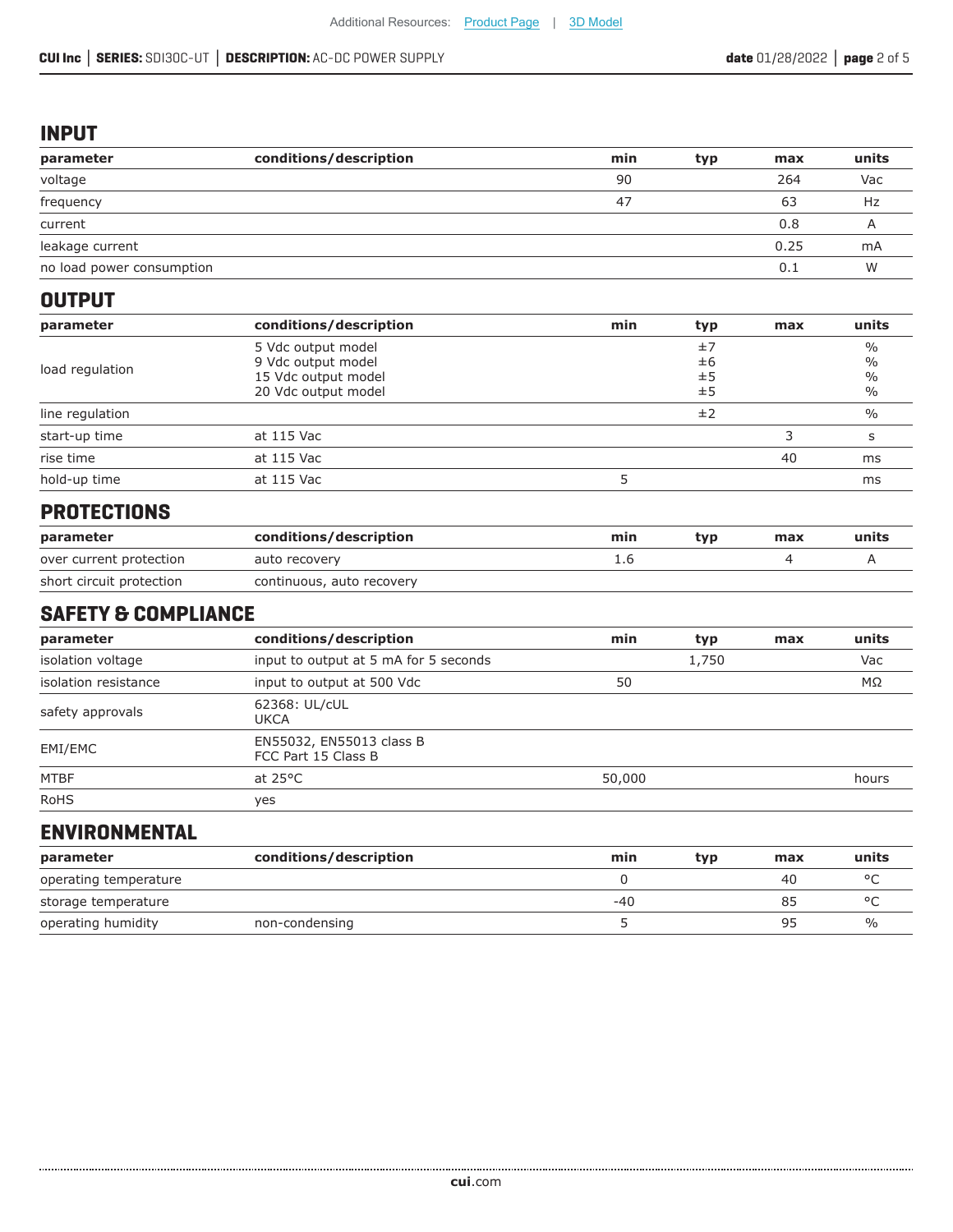#### **MECHANICAL**

| parameter  | conditions/description          | min | tvp. | max | units |
|------------|---------------------------------|-----|------|-----|-------|
| dimensions | $105.5 \times 45.5 \times 29.5$ |     |      |     | mm    |
| inlet plug | IEC320/C6                       |     |      |     |       |

# **MECHANICAL DRAWING**

units: mm



#### **DC CORD**

units: mm



Cable: UL 2464, 20 AWG Color: black

.................................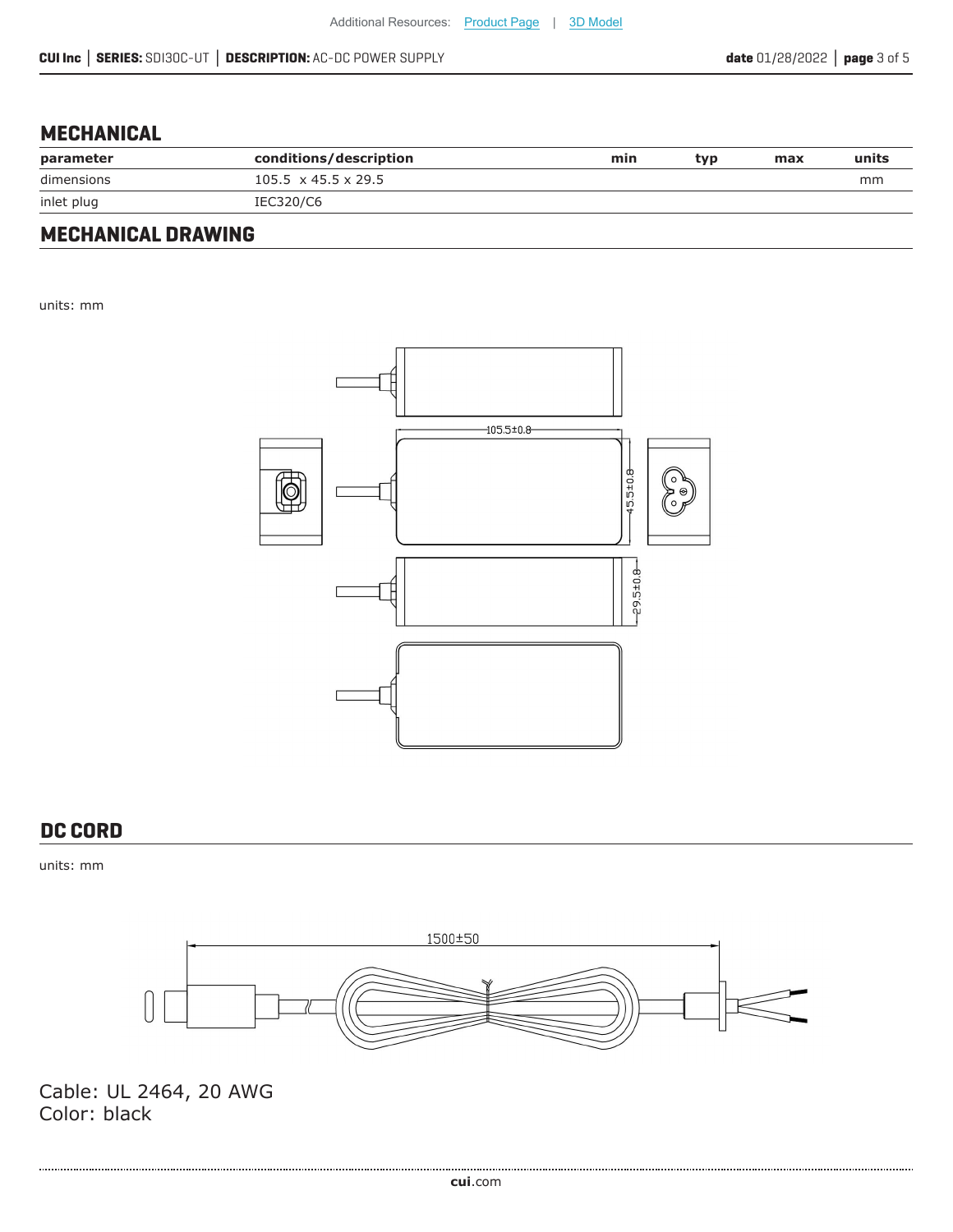### **AC CORD**



**NORTH AMERICA EUROPE**





|  | ۰. | v<br>w |  |
|--|----|--------|--|
|--|----|--------|--|

| <b>AC INPUT</b> | <b>CORD LENGTH</b> |
|-----------------|--------------------|
| North America   | 1,200 mm $\pm$ 30  |
| Europe          | 1,200 mm $\pm$ 30  |